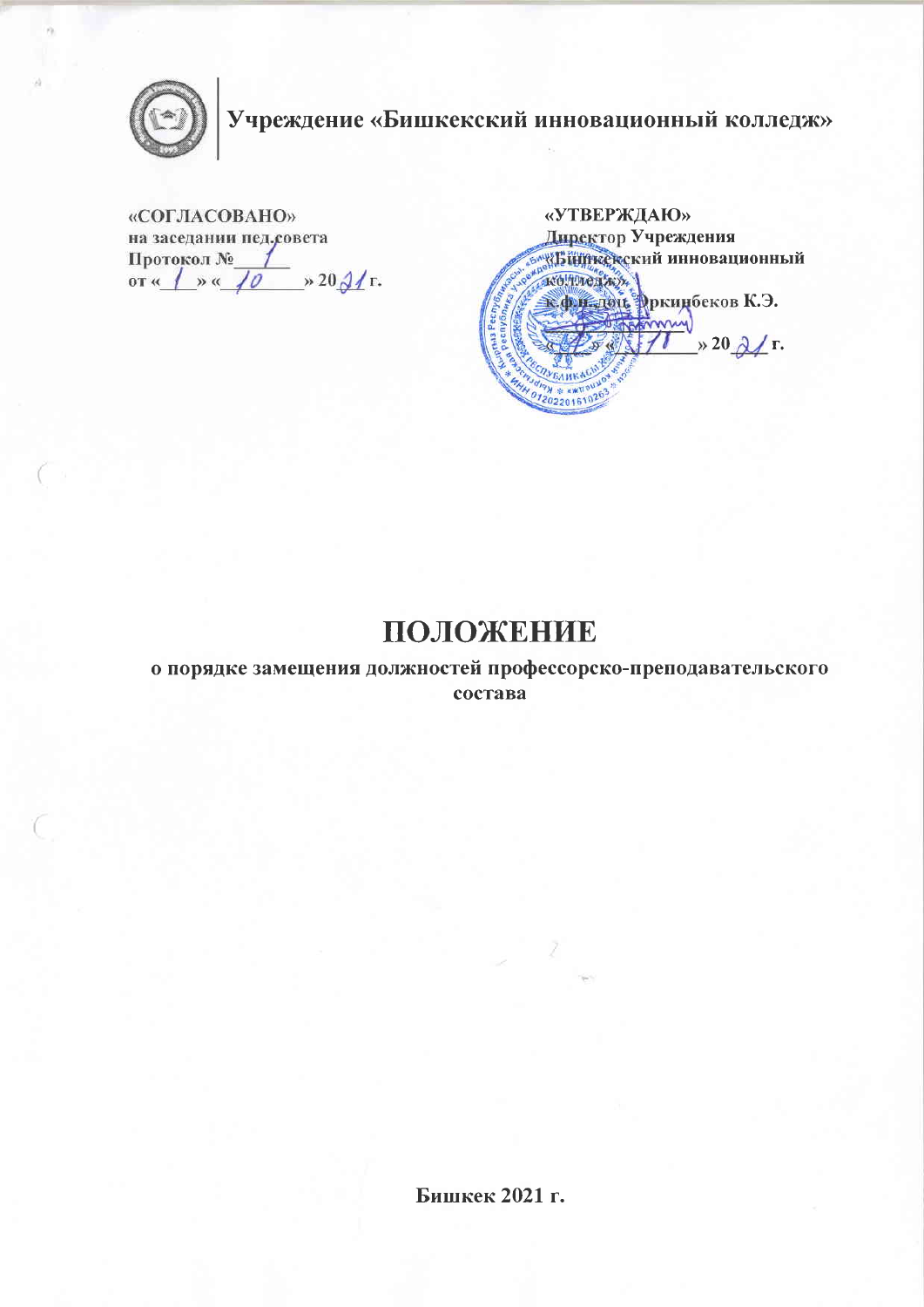#### 1. Общие положения

- 1.1. Положение порядке замещения должностей профессорско- $\overline{O}$ преподавательского состава Учреждения «Бишкекский инновационный колледж» (далее - колледж) разработано на основании Трудового кодекса Республики, Закона Кыргызской Кыргызской Республики "06 образовании", других нормативных правовых актов Кыргызской Республики, а также Устава Учреждения «Бишкекский инновационный колледж» и регулирует порядок замещения должностей профессорскопреподавательского состава Учреждения «Бишкекский инновационный колледж» (далее - колледж).
- $1.2.K$ профессорско-преподавательскому составу колледжа относятся: преподаватели которые в установленном порядке на контрактной основе занимают данную должность.
- 1.3. Настоящее положение разработано с целью регулирования процесса замешение должностей профессорскоотбора на вакантных преподавательского состава колледжа, лиц, имеющих соответствующую теоретическую и профессиональную подготовку, способных обеспечить преподавание соответствующих дисциплин на должном теоретическом, методическом уровне. Проведение отбора обеспечивает право граждан на равный доступ к замещению вакантных должностей, в соответствии с их квалификацией, научно-теоретической и профессиональной подготовкой.
- должности профессорско-преподавательского 1.4. Вакантные состава колледжа: преподаватели - замещаются на договорной основе сроком до 1 учебного года.
- 1.5. Порядок проведения отбора определяется  $\overline{B}$ соответствии  $\mathbf C$ законодательством Кыргызской Республики о труде и настоящим Положением.
- 1.6. Директор колледжа имеет право заключать трудовой договор сроком на один учебный год без проведения отбора с отдельными категориями лиц на вакантные должности профессорско-преподавательского состава. К категориям лиц, с которыми заключается трудовой договор на один учебный год, относятся:
	- специалисты-практики, работающие непосредственно на производстве, желающие совместить преподавательскую деятельность с основной работой;
	- преподаватели, работающие в условиях почасовой оплаты;
	- преподаватели пенсионного возраста;
	- преподаватели после отпуска по уходу за детьми до 3 лет.
- 1.7. Договор, заключенный с профессорско-преподавательским составом на один учебный год, в конце учебного года расторгается в связи с истечением его срока действия.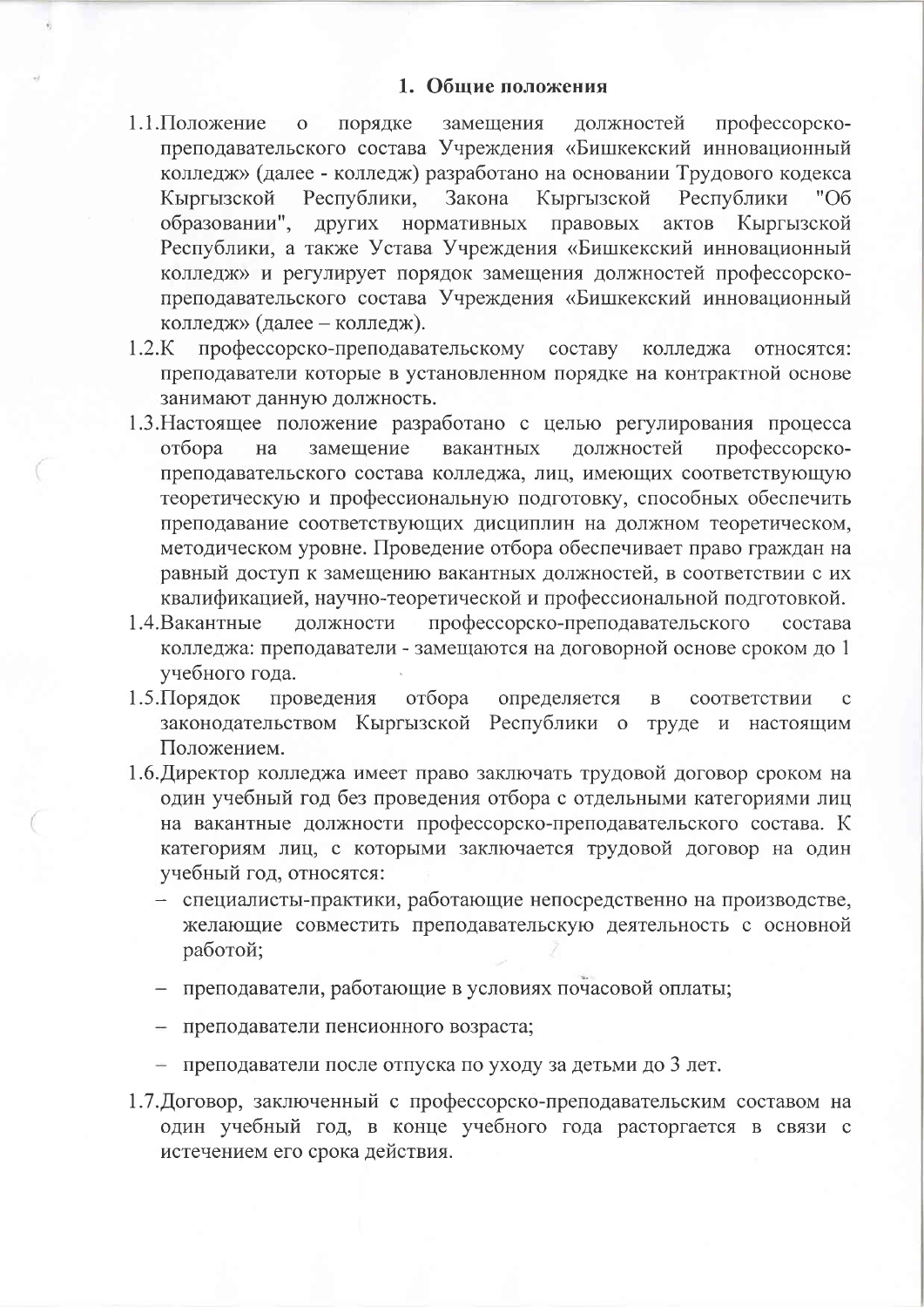1.8. При условии надлежащего выполнения своих профессиональных ходатайству мониторинга обязанностей,  $\Pi$ <sup>O</sup> отдела  $\overline{M}$ качества образования (далее - отдел МиКО) и с согласия преподавателя, директором колледжа договор может быть перезаключен на новый учебный год.

### 2. Порядок замещения вакантных должностей профессорскопреподавательского состава

- 2.1. Перед началом каждого учебного года проводится отбор на замещение вакантных должностей преподавателей на предстоящий учебный год.
- объявляется в средствах массовой информации согласно  $2.2.$  Orbop утвержденному колледжем графику преподавателей срок пребывания которых на должностях истекает в предстоящем учебном году.
- 2.3. Решение об объявлении отбора на замещение вакантных должностей, предусмотренных штатным расписанием колледжа в объеме полной или неполной штатной единицы, принимает директор колледжа.
- объявлении об отборе на замещение вакантных  $2.4.B$ должностей профессорско-преподавательского состава колледжа указывает:
	- полное наименование вакантной должности;
	- требования, предъявляемые к участникам конкурса;
	- перечень документов, необходимых для участия в конкурсе;
	- срок подачи документов;
	- адрес, место приема документов и контактные телефоны.
- 2.5. Кандидатами в вакантные должности представляются резюме в отдел кадров колледжа.
- $2.6$ . Резюме должностей, замещение вакантных лиц. поданные на первоначально рассматриваются отделом кадров с участием лиц, подавших документы на замещение объявленной вакантной должности.
- 2.7. Для принятия на работу лиц, ранее не работавших на штатных профессорско-преподавательских должностях, должна предшествовать их работа в течение года в образовательных учреждениях на условиях штатного совместительства или почасовой оплаты.
- 2.8. Лица, окончившие вуз, аспирантуру и докторантуру в данном учебном году могут замещать должности профессорско-преподавательского состава без требований указанных в п.2.7.

#### 3. Процедура проведения отбора

3.1. По мере поступления резюме на замещение должностей отделом кадров проводится собеседование.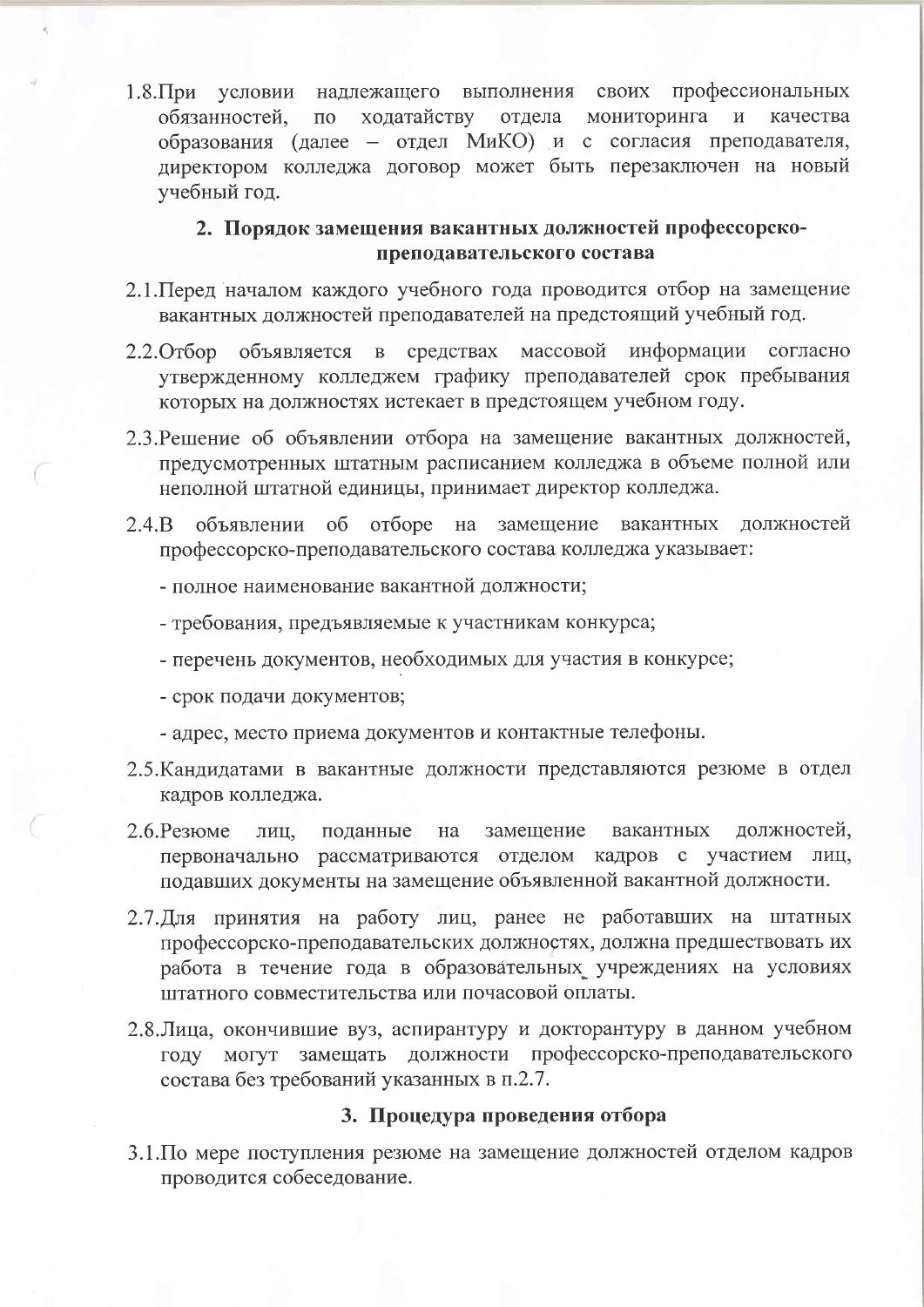- 3.2. Отдел кадров выносит на обсуждение административного совета резюме кандидатов, поданные на замещение вакантных должностей. Ha заседании административного совета обсуждаются квалификации, опыт и документы каждого кандидата по отдельности. По итогам заседания административного совета выносится решения о заключении трудового договора или отказа.
- 3.3. Для заключения трудового договора с кандидатом на вакантную должность необходимы следующие документы:
	- заявление на имя директора;
	- заполненный личный листок по учету кадров с фотографией;

- резюме, характеристика - рекомендация с прежнего места работы;

- список опубликованных научных трудов и изобретений, а также учебнометодических пособий, по установленной форме (если таковые имеются);

- копии документов: об образовании, ученых званиях и степенях, повышении квалификации, трудовой книжки, удостоверений наград и других документов, заверенные нотариально или кадровой службой по месту работы.

3.4. После заключения трудового договора директором колледжа издается приказ о принятии на работу и вакантное место становится закрытым.

#### 4. Основания для прекращения договора с профессорскопреподавательским составом

4.1. Досрочное прекращение трудового договора по инициативе директора колледжа допускается в случаях:

- сокращения штатов (сокращение учебной нагрузки) после окончания предупреждением преподавателя учебного года,  $\overline{00}$ увольнении  $\ddot{\text{c}}$ персонально, под расписку, не позднее, чем за 1 месяц;

- признания преподавателя соответствующим медицинским учреждением занимаемой лолжности состоянию несоответствующим  $\Pi$ <sup>O</sup> здоровья  $6e<sub>3</sub>$ болезнь более  $4-x$ перерыва), (продолжительная месяцев. препятствующему продолжению работы;

- нарушения преподавателем условий договора (несоблюдение Устава колледжв, нарушение правил внутреннего распорядка, невыполнение индивидуального плана работы, несвоевременное оповещение администрации о невозможности по уважительным причинам выполнять работу, обусловленную контрактом, или работу согласно утвержденному расписанию учебных занятий);

основаниям, предусмотренным Трудовым кодексом другим  $\Pi$ O Кыргызской Республики.